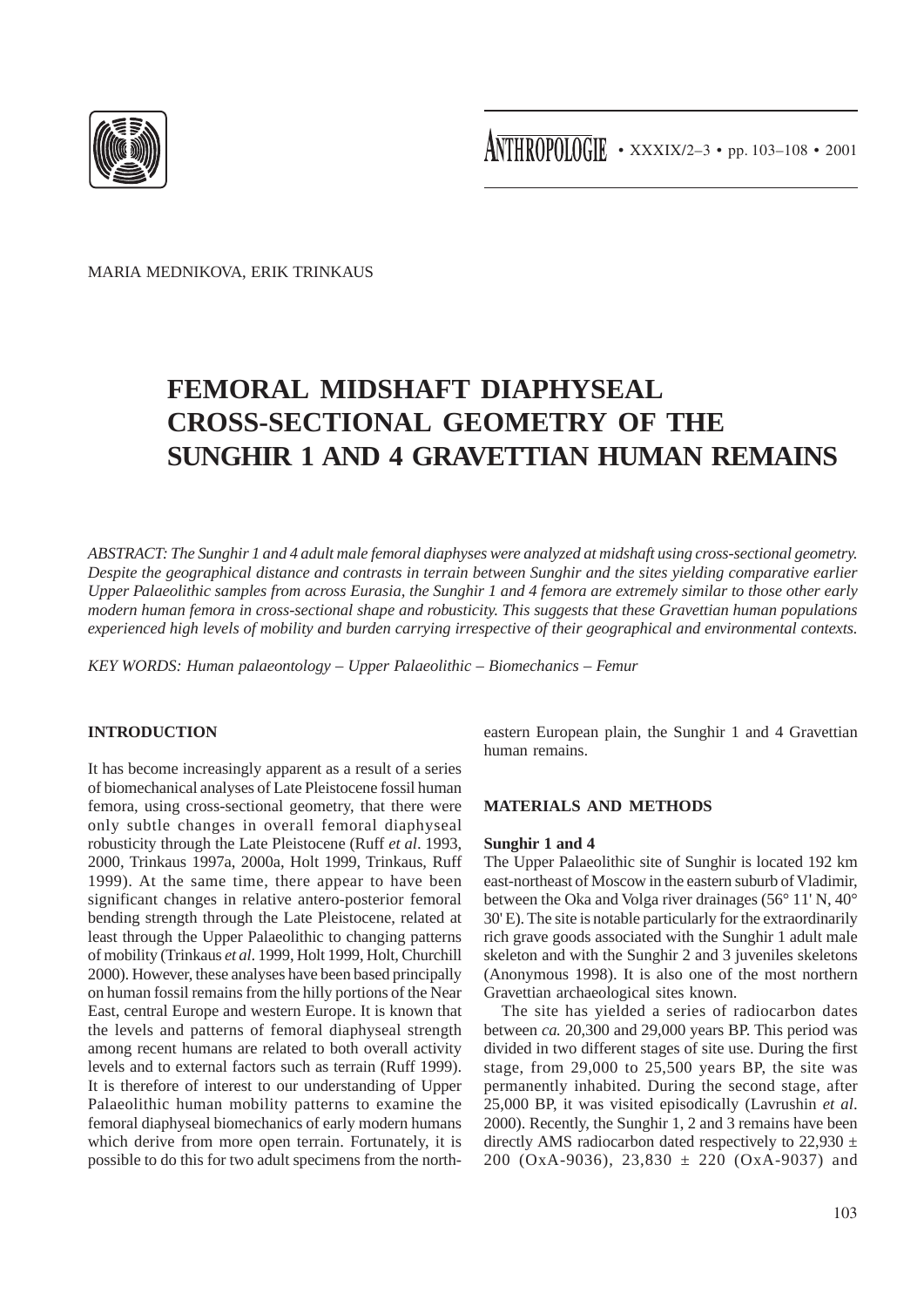TABLE 1. Cross-sectional geometry data from the Sunghir 1 and 4 femoral midshafts. The anatomically oriented midshaft diameters and second moments of area  $(I_x$  and  $I_y$ ) are in parentheses, since the orientations of the sections are approximate.

|                                                                  |         | Sunghir 1 Sunghir 4 |
|------------------------------------------------------------------|---------|---------------------|
| Femoral biomechanical length (mm)                                | 476     | 440-460             |
| Antero-posterior diameter (mm)                                   | (35.0)  | (31.0)              |
| Medio-lateral diameter (mm)                                      | (34.0)  | (27.0)              |
| Total area $(mm2)$                                               | 714.7   | 655.4               |
| Cortical area (mm <sup>2</sup> )                                 | 541.1   | 482.6               |
| Medullary area $(mm^2)$                                          | 173.6   | 172.8               |
| AP second moment of area $(Iv)$ (mm <sup>4</sup> )               | (47253) | (41214)             |
| ML second moment of area $(I_v)$ (mm <sup>+</sup> )              | (33706) | (25518)             |
| Max. second moment of area $(I_{\text{max}})$ (mm <sup>4</sup> ) | 49213   | 41453               |
| Min. second moment of area $(I_{min})$ (mm <sup>4</sup> )        | 31746   | 25278               |
| Polar moment of area (mm <sup>+</sup> )                          | 80959   | 66731               |

 $24,100 \pm 240$  (OxA-9038) (Pettitt, Bader 2000). These remains therefore date to the later phase of occupation of the site. They are approximately the same geological age as the majority of the western European Gravettian human remains and slightly younger than the central European early Gravettian (Pavlovian) samples from Dolní Věstonice, Pavlov and Předmostí (Svoboda *et al*. 1996).

The Sunghir 1 individual was discovered as an isolated burial, whereas the Sunghir 2 and 3 juveniles were buried head-to-head in a shared grave. The Sunghir 4 isolated femoral diaphysis was directly associated with the Sunghir 2 juvenile, contained ochre in its medullary cavity, and has been interpreted as part of the grave goods associated with Sunghir 2 (Anonymous 1998). The Sunghir 1 individual represents a fully mature male (Debets 1967). Based on size comparisons with Sunghir 1 and other Gravettian human remains, Sunghir 4 is also likely to be male (Mednikova 2000); histological analysis indicates that it is fully mature (Kozlovskaya, Mednikova 2000).

#### **Comparative samples**

To evaluate the cross-sectional geometry of the Sunghir femora, cross-sectional data were collected from earlier Upper Palaeolithic (EUP) Eurasian femora, dated between 18,000 years BP and *ca*. 30,000+ years BP. The majority of the remains derive from the central and western European sites of Arene Candide, Barma Grande, Cro-Magnon, Dolní Věstonice I & II, Grotte-des-Enfants, Mladeč, Paglicci, Parabita, Paviland, Pavlov I, La Rochette, and Willendorf. Additional remains are from the Levantine sites of Nahal-ein-Gev and Ohalo II and from the east Asian site of Minatogawa (data from: Kimura, Takahashi 1992, Trinkaus 1997b, 2000b, pers. observ., Holt 1999, Sládek *et al*. 2000). Although spread geographically and temporally, these remains bracket the Sunghir sample in both time and space.



FIGURE 1. Diaphyseal midshaft cross section of the Sunghir 1 left femur seen from the distal end. For scale, the medio-lateral diameter is 34 mm.



FIGURE 2. Diaphyseal midshaft cross section of the Sunghir 4 left femur seen from the distal end. For scale, the medio-lateral diameter is 27 mm.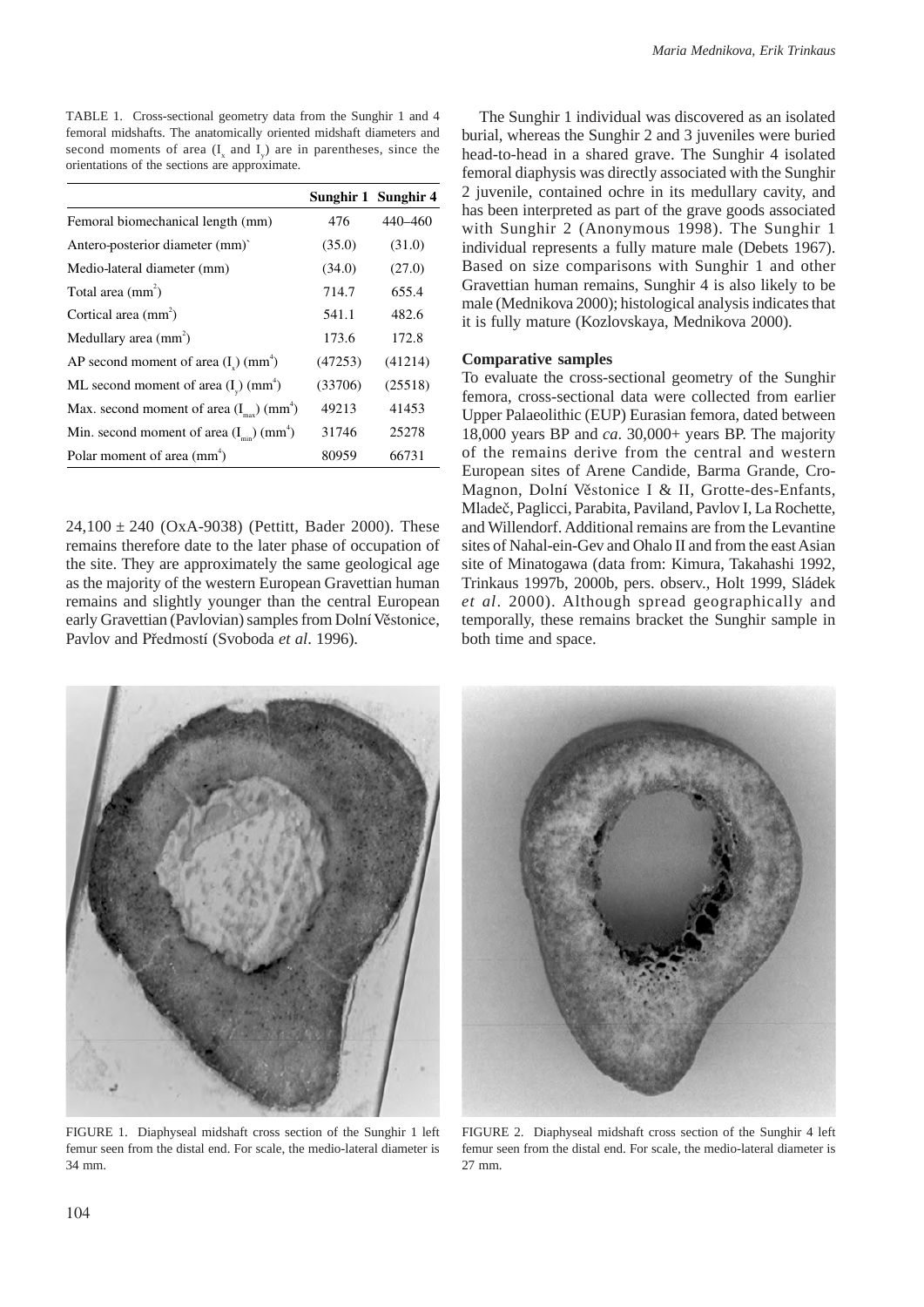TABLE 2. Sexual differences in femoral midshaft shape. P-values for t-tests of male versus female residuals. \* significant difference at P < 0.05 after a multiple comparison correction; \*\* significant difference at P < 0.01 after a multiple comparison correction.

|                                 | <b>P-value Sex with higher mean</b> |        |  |
|---------------------------------|-------------------------------------|--------|--|
| Cortical vs. total area         | $>0.001**$                          | female |  |
| AP vs. ML diameters             | 0.575                               | male   |  |
| $I_{\rm x}$ vs $I_{\rm y}$      | 0.129                               | male   |  |
| Cortical area vs. length        | $0.004*$                            | female |  |
| Polar moment of area vs. length | 0.155                               | female |  |

#### **Methods**

The Sunghir 1 and 4 left femora were sectioned transversally approximately at midshaft about twenty years ago by L. Sulerjitski (GIN) for histological analysis, providing complete cross sections of their femoral diaphyses (*Figures 1* and *2*). These cross sections were therefore photographed, and the images projected enlarged 6.95 and 6.90 times respectively onto a Summagraphics Professional III 1812 digitizing tablet. The subperiosteal and endosteal contours with digitized, and cross-sectional geometric parameters were computed using a PC-DOS version (Eschman 1992) of SLICE (Nagurka, Hayes 1980). In the digitizing, medullary trabeculae were not included in the cross sections. The resultant values are provided in *Table 1*.

The majority of the comparative sample cross-sections were reconstructed non-invasively using polysiloxane dental putty (Cuttersil Putty Plus, Heraeus Kulzer Inc) for the subperiosteal contour and parallax-corrected cortical thicknesses from biplanar radiography to interpolate the endosteal contour. The resultant sections were then projected enlarged and digitized as were those of the Sunghir femora, and cross-sectional parameters were computed using SLICE. The resultant parameters include total subperiosteal area, cortical area, antero-posterior and medio-lateral second moments of area  $(I_x \text{ and } I_y)$ , maximum and minimum second moments of area  $(I<sub>max</sub>$  and  $I<sub>min</sub>$ ), and the sum of  $I_{max}$  and  $I_{min}$ , the polar moment of area. Cortical area is a reflection of resistance to axial loads, whereas second moments of area indicate rigidity with respect to bending in the plane in question. The polar moment of area approximates resistance to torsional and generalized bending strains.

In order to scale for overall body size, cortical area should be proportional to body mass and second moments of area should be proportional to beam (or femur) length times body mass (Ruff 2000). Within populations exhibiting similar body proportions, as appears to hold for these earlier Upper Palaeolithic humans (Holliday 1997), femur length provides an appropriate surrogate variable for both body mass and beam length (Ruff *et al*. 1993). Therefore, cortical area and the polar moment of area are compared to femur length in the comparisons.

The femoral length employed is biomechanical length (Ruff, Hayes 1983), which is the average distance from the proximal neck to the distal condyles parallel to the diaphyseal axis. This value was not measured for the Sunghir 1 femur prior to sectioning, so it has been estimated from its bicondylar length (498mm – maximum length of 500 mm converted to a bicondylar length using a least squares regression based on recent humans: FemBicLen =  $(1.012 \times \text{FemMaxLen}) - 8.38, r^2 = 0.998, N = 50$  and neckshaft angle (116°) to be *ca*. 476 mm using a least squares regression based on pooled Pleistocene *Homo* specimens  $[FemBiomLen = (0.977 \times FemBiclen] - (28.37 \times Neck-$ Shaft Ang) + 47.4,  $r^2 = 0.984$ , N = 27]. The Sunghir 4 femoral maximum length was estimated (Krissanfova 1984) to be *ca*. 480 mm; this provides an estimated bicondylar length of 477.5 mm, and a least squares regression based on Pleistocene *Homo* [FemBiomLen =  $(0.973 \times \text{FemBicLen}) - 12.8$ ;  $r^2 = 0.981$ , N = 29] furnishes a mean estimate of *ca*. 452 mm. Given the absence of the epiphyses for Sunghir 4, a range of 440 to 460 mm is employed for its femoral biomechanical length.

In the cross sectional shape comparisons, cortical area is scaled to total subperiosteal area, and I<sub>x</sub> is compared to Iy. For the orientations of the sections, the line through the linea aspera and the medio-lateral middle of the diaphyseal core was taken to represent the antero-posterior plane of the diaphysis. In addition to these cross-sectional geometric comparisons, the midshaft external diameters of the Sunghir 1 and 4 femora were compared to those of other earlier Upper Paleolithic humans, thereby permitting the inclusion of the Caviglione 1 and (the now lost) Předmostí femora for which cross sections are unavailable (data from: Matiegka 1938, Sergi *et al*. 1974, Baba, Endo 1982, Formicola 1990, Mallegni *et al*. 1999, Trinkaus 2000b, pers. observ., Sládek *et al*. 2000).

The comparisons are done graphically (*Figures 3* to *5*), and through the computation of z-scores based on the raw linear residuals from the reduced major axis regressions through the pooled earlier Upper Palaeolithic male sample. When available, values for right and left femora are averaged to produce a value per individual. In two of the comparisons (cortical area versus total area and cortical area versus femur length) there are significant differences between the males and the females (*Table 2*). In the measures of antero-posterior to medio-lateral dimensions the males have the higher relative antero-posterior values, as they consistently do in recent human foraging and smallscale agricultural samples (Ruff 1999).

## **RESULTS**

The Sunghir 1 femoral midshaft cross-section (*Figure 1*) presents evenly rounded antero-medial, anterior and anterolateral contours, with a distinct concavity along the posterolateral margin and a largely flattened postero-medial surface. The pilaster is relatively thick medio-laterally, and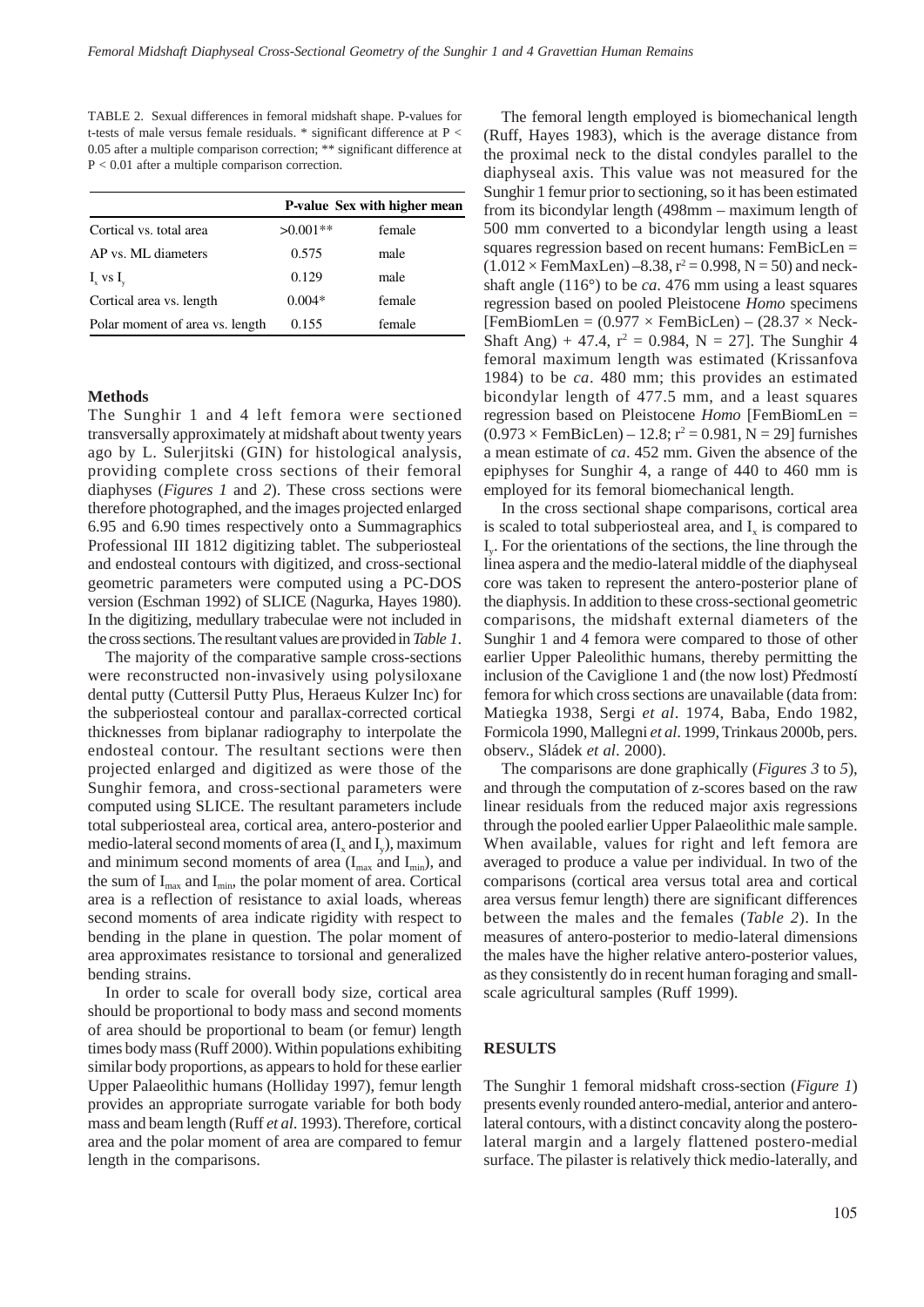

FIGURE 3. Bivariate plot of femoral midshaft cortical area versus total subperiosteal area. Solid hexagon: Sunghir 1; solid diamond: Sunghir 4; gray squares: earlier Upper Palaeolithic males; open triangles: earlier Upper Palaeolithic females.

it remains rounded across the *linea aspera*. Its medullary cavity is round and positioned towards the medial side of the core of the diaphysis, resulting in a much thicker lateral than medial cortex. The large lateral cortical thickness and the associated lateral bulging of the diaphysis results in a cross section which is only slightly deeper than large.

The Sunghir 4 femoral midshaft, in contrast, has a relatively circular diaphyseal core and similar medial and lateral cortical thicknesses (*Figure 2*). The lateral surface does bulge slightly more than the medial one and rounds onto a modest postero-lateral concavity. The medial surface is almost flat in its mid-section, and the pilaster, as with Sunghir 1, is medio-laterally broad and rounded across the *linea aspera*. The medullary cavity is slightly ovoid, contains trabeculae along its postero-lateral margin, and is centered in the diaphyseal core.

The relative cortical areas of the Sunghir 1 and 4 femora fall moderately below the average earlier Upper Palaeolithic male values (z-scores:  $-0.49$  and  $-0.39$ respectively), but they remain well within the earlier Upper Palaeolithic range of variation, especially for the males (*Figure 3*). They nonetheless remain well above the low values for the Arène Candide IP, Dolní Věstonice 35, and Pavlov 1 males.

In midshaft antero-posterior versus medio-lateral proportions, the comparison of external diameters provides a large scatter, with the males being insignificantly higher on average than the females (*Figure 4*). Sunghir 4 exhibits a moderately high position (z-score: 0.67), whereas the broader Sunghir 1 femur occupies a relatively low position (z-score: –1.34). However, use only of second moments of area greatly reduces the apparent scatter, since it more accurately measures the distribution of bone in the cross



FIGURE 4. Bivariate plot of femoral midshaft antero-posterior versus medio-lateral shaft diameters (above) and ln second moments of area (below). Solid hexagon: Sunghir 1; solid diamond: Sunghir 4; gray squares: earlier Upper Palaeolithic males; open triangles: earlier Upper Palaeolithic females.

remain above the female ones on average (if not significantly so), and the Sunghir 1 and 4 values are closer to the EUP male line (z-scores: –0.76 and 0.25 respectively). Among the male femora, it is principally the Dolní Věstonice 13, Minatogawa 1 and Pavlov 1 femora which occupy the relatively low positions in the distributions.

Assessments of robusticity, or diaphyseal strength scaled to body size and beam length as appropriate, place the two Sunghir femora very close to the middle of the EUP distributions. In the cortical area to femur length comparison (*Figure 5*), Sunghir 1 falls essentially on the male regression line ( $z$ -score:  $-0.02$ ) whereas the two values for Sunghir 4 (given its length estimate range) bracket the EUP male line (–0.11 and 0.51). Similarly, in the comparison of polar moments of area to femoral length, Sunghir 1 is very close to the male line (z-score: 0.14), whereas the two Sunghir 4 values are slightly above the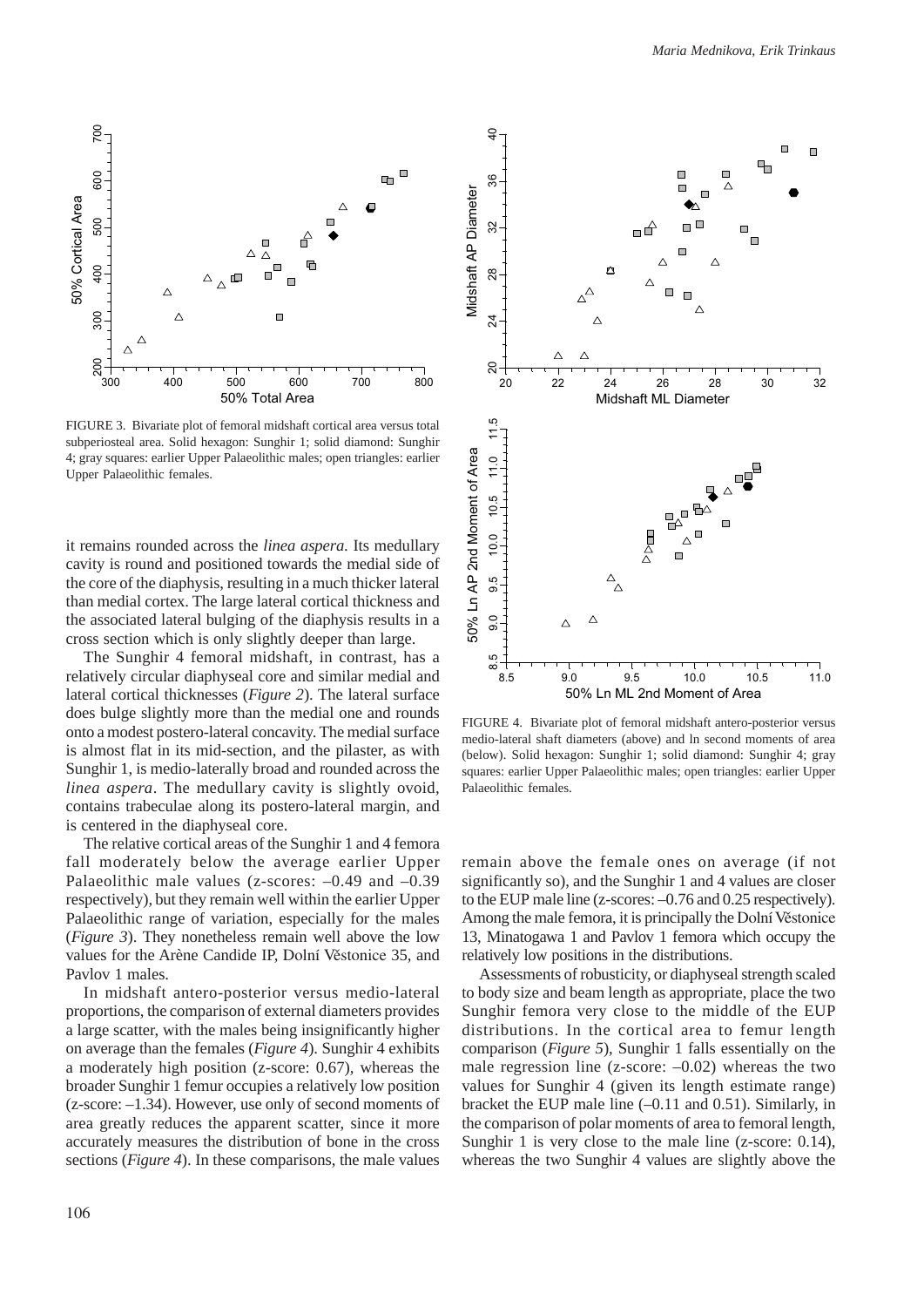male regression line (0.02 and 0.67). The low male value is for Dolní Věstonice 14, whose linear body proportions (Sládek *et al*. 2000) are responsible for its apparently gracile femora.

#### **DISCUSSION AND CONCLUSION**

Since the robusticity of a femoral diaphysis, or its strength scaled to the product of its beam (or diaphyseal) length and its baseline load (body mass for weight-bearing limb bones), is a reflection of the habitual biomechanical loads placed upon it from activity patterns, these results indicate that the patterns and levels of habitual loading on the Sunghir 1 and 4 femora were very similar to those of other earlier Upper Palaeolithic Eurasian humans. This suggests that the patterns of locomotion and associated burden carrying of these earlier Upper Palaeolithic humans, including the Gravettian ones from Sunghir, remained consistently elevated and related to considerable movement over the landscape, independent of geography and accentuation of the terrain. This is a pattern which has been well documented for similar human groups in the central European river valleys (Svoboda *et al*. 1996, Trinkaus *et al*. n.d.), and at least on the basis of their femoral biomechanical properties, it appears to have characterized these early occupants of the northern Russian plain.

## **ACKNOWLEDGEMENTS**

The analysis of the Sunghir femoral remains has been possible thanks to Nikolai O. Bader, with the kind assistance of G. V. Lebedinskaya and T. S. Balueva. The comparative data set has been collected through the courtesy of T. Akazawa, B. Arensburg, B. Endo, J. Jelínek, M. Dočkalová, I. Hershkovitz, W. J. Kennedy, A. Langaney, H. de Lumley, M. Oliva, J. Svoboda, and M. Teschler-Nicola. This research has been supported in part by the Bioanthropology Foundation (UK), Wenner-Gren Foundation (ICRG-14), the L. S. B. Leakey Foundation, the National Science Foundation (SBR-9318702), the Japan Society for the Promotion of Science, and Washington University. To all of them we are grateful.



FIGURE 5. Bivariate plot of femoral midshaft cortical area (above) and polar moment of area (below) versus femoral length. Solid hexagon: Sunghir 1; solid diamonds: Sunghir 4 range; gray squares: earlier Upper Palaeolithic males; open triangles: earlier Upper Palaeolithic females.

### **REFERENCES**

- ANONYMOUS, 1998: *Late Palaeolithic site Sunghir (burials and environment)*. Institute of Archaeology of RAS "Nauchnyi Mir", Moscow.
- BABA H., ENDO B., 1982: Postcranial skeleton of the Minatogawa man. In: H. Suzuki, K. Hanihara (Eds.): The Minatogawa Man. The Upper Pleistocene Man from the Island of Okinawa. *Bulletin of the University Museum, University of Tokyo* 19: 61– 195.
- CREMONESI G., PARENTI R., ROMANO S., 1972: Scheletri paleolitici della Grotta delle Veneri presso Parabita (Lecce). *Atti della XIV Riunione Scientifica dell'Istituto Italiano di Preistoria e Protostoria.* Pp.105–117.
- DEBETS G. F., 1967: The skeleton of late Palaeolithic human on Sunghir Site. *Sovetskaya Archeologiya* 3.
- ESCHMAN P. N., 1992: *SLCOMM Version 1.6*. Albuquerque: Eschman Archeological Services.
- FORMICOLA V., 1990: The triplex burial of Barma Grande (Grimaldi, Italy). *Homo* 39: 130–143.
- HOLLIDAY T. W., 1997: Body proportions in Late Pleistocene Europe and modern human origins. *J. of Hum. Evol.* 32: 423– 447.